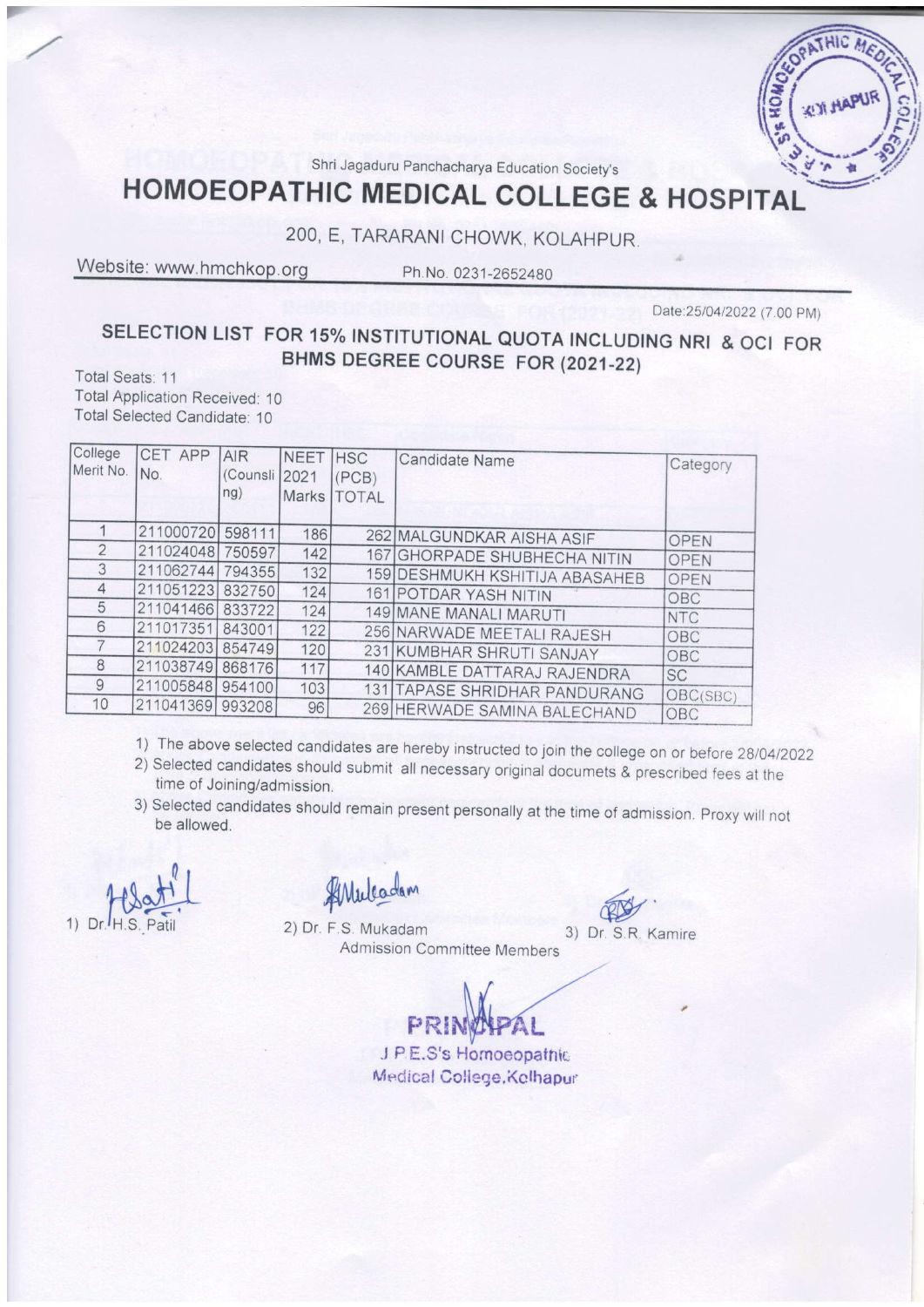Shri Jagaduru Panchacharya Education Society's

## HOMOEOPATHIC MEDICAL COLLEGE & HOSP

2OO, E, TARARANI CHOWK, KOLAHPUR

Website: www.hmchkop.org Ph.No. 0231-2652480

I

Date: 25/04/2022 (7.00 PM)

#### GENERAL MERIT LIST FOR 15% INSTITUTIONAL OUOTA INCLUDING NRI & OCI FOR BHMS DEGREE COURSE FOR 12021-221

Total Seats: 11 Total Application Received. 10 Total Eligible Candidate: 10

| College<br>Merit No. | CET APP          | AIR           | <b>NEET</b>  | <b>HSC</b>   | <b>Candidate Name</b>          | Category    |
|----------------------|------------------|---------------|--------------|--------------|--------------------------------|-------------|
|                      | No.              | (Counsli 2021 |              | (PCB)        |                                |             |
|                      |                  | ng)           | <b>Marks</b> | <b>TOTAL</b> |                                |             |
|                      | 211000720        | 598111        | 186          |              | 262 MALGUNDKAR AISHA ASIF      | OPEN        |
| $\mathfrak{D}$       | 211024048        | 750597        | 142          |              | 167 GHORPADE SHUBHECHA NITIN   | OPEN        |
| 3                    | 211062744        | 794355        | 132          |              | 159 DESHMUKH KSHITIJA ABASAHEB | <b>OPEN</b> |
| $\overline{4}$       | 211051223        | 832750        | 124          |              | 161 POTDAR YASH NITIN          | OBC         |
| 5                    | 211041466 833722 |               | 124          |              | 149 MANE MANALI MARUTI         | <b>NTC</b>  |
| 6                    | 211017351        | 843001        | 122          |              | 256 NARWADE MEETALI RAJESH     | OBC         |
|                      | 211024203 854749 |               | 120          |              | 231 KUMBHAR SHRUTI SANJAY      | OBC         |
| 8                    | 211038749 868176 |               | 117          |              | 140 KAMBLE DATTARAJ RAJENDRA   | <b>SC</b>   |
| 9                    | 211005848        | 954100        | 103          |              | 131 TAPASE SHRIDHAR PANDURANG  | OBC(SBC)    |
| 10                   | 211041369        | 993208        | 96           |              | 269 HERWADE SAMINA BALECHAND   | OBC         |

- 1) The above merit list candidates are hereby instructed to join the college on or before 28/04/2022
- 2) Above Candidates should submit all necessary original documets & prescribed fees at the time of Joining/admission.
- 3) Above Candidates should remain present personally at the time of admission. Proxy wlll not be allowed.

1)  $Dr$ , H.S

Wulcadam

**RD** 

2) Dr. F.S. Mukadam Admission Committee Members

R. Kamire

AL

J.P.E.S's Homoeopathic Medical College, Kolhapur